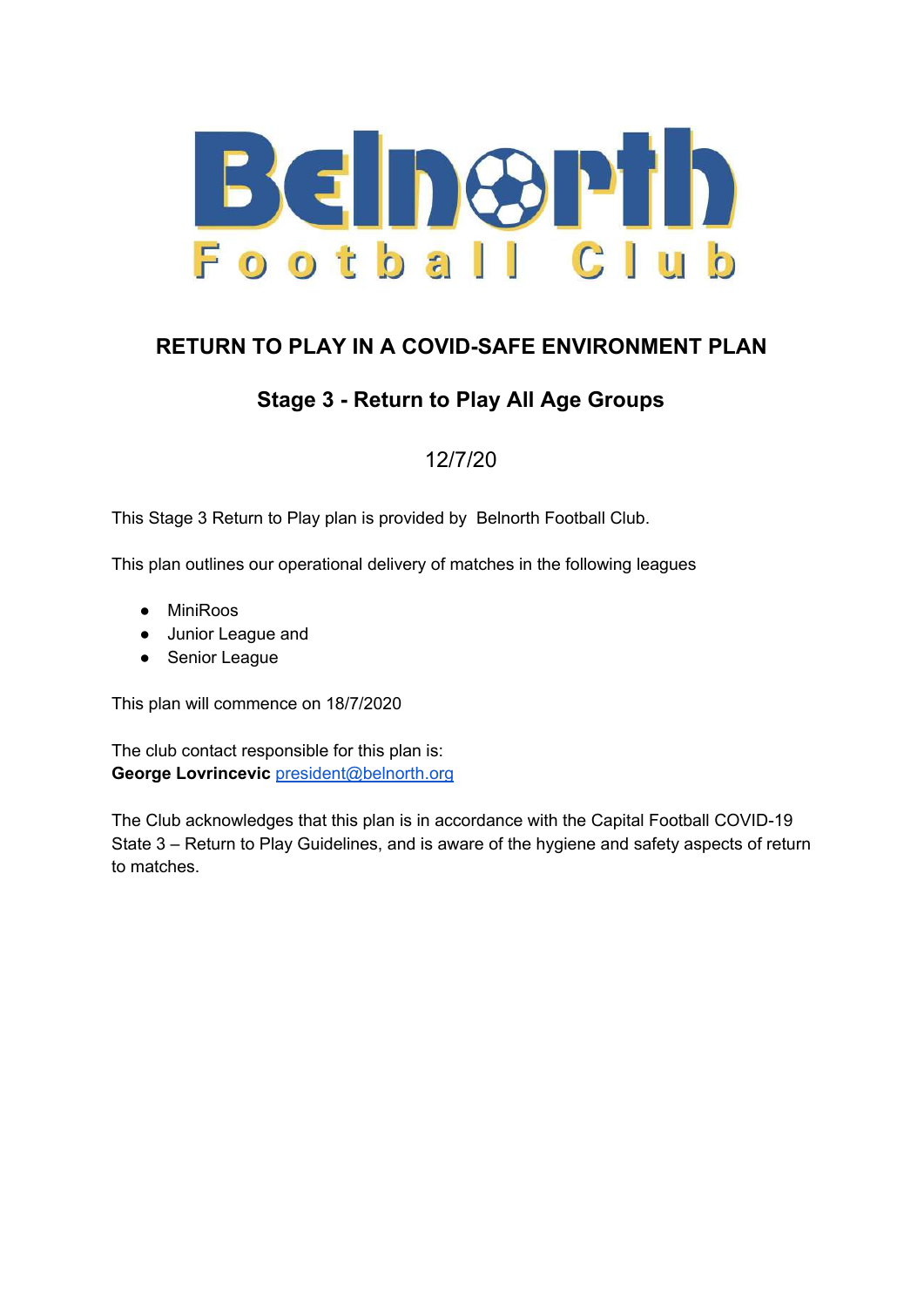# **Introduction**

Due to the impact of COVID-19, all football activities were suspended from 18 March 2020 until at least 31 May 2020. Since this suspension began, Belnorth FC has been planning and preparing for a return to football when it is safe, and the suspension is lifted.

Belnorth FC has a responsibility to protect not just the football community, but the broader community in the ACT and surrounding regions, and to assist in preventing any outbreaks of COVID-19 where possible. We as a football community, including players, coaches, match officials, staff, volunteers and parents/guardians, must play a role if we are to help slow the spread of COVID-19.

The resumption of football activities is subject to the provisions of each State/Territory government and/or Local Public Health Authorities. For sport in the ACT, it is the ACT Government. It is important to note that clubs are required to comply with the public health advice for the state/territory in which they reside.

## **CovidSafe App**

Belnorth FC supports the Australian Government's COVIDSafe app and strongly encourages all members of the club to download the app. For more information including where to download the app please click [here.](https://www.health.gov.au/resources/apps-and-tools/covidsafe-app)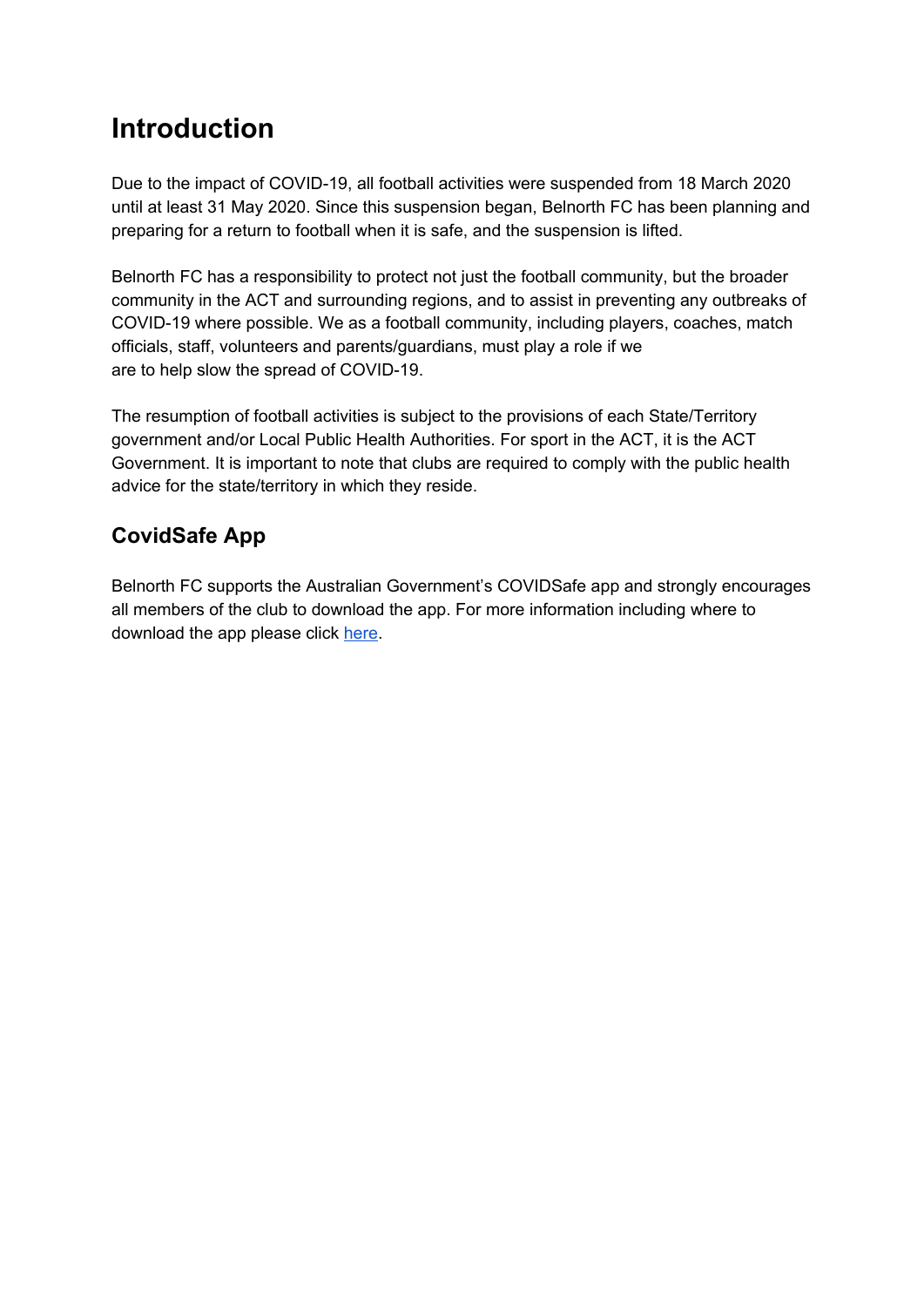# **General Precautions**

#### **Attendance**

Participants (including players, parents, coaches, referees, volunteers) are not to return to matches if they:

- Feel unwell
- Have any flu-like symptoms
- Have travelled internationally, travelled to Victoria or been exposed to a person with COVID-19 in the preceding 14 days
- Been tested for COVID-19 and have not yet received the results
- Are at high risk from a health perspective, including the elderly and those with pre-existing medical health conditions

## **Hygiene**

- Ensure spaces, surfaces and objects at each venue are regularly cleaned
- Promote regular and thorough hand washing by the club and team officials and participants
- Encourage people to bring hand sanitiser
- No sharing of pens or clipboards, participants must bring their own to venues
- No sharing of drink bottles
- No sharing of food including fruit and lollies
- Ensure bins are provided around the venue

#### **Behaviour**

- Cover mouth and nose with a tissue or your elbow (not your hands) when you cough or sneeze;
- If using tissues, place them directly in the bins provided;
- No spitting at any time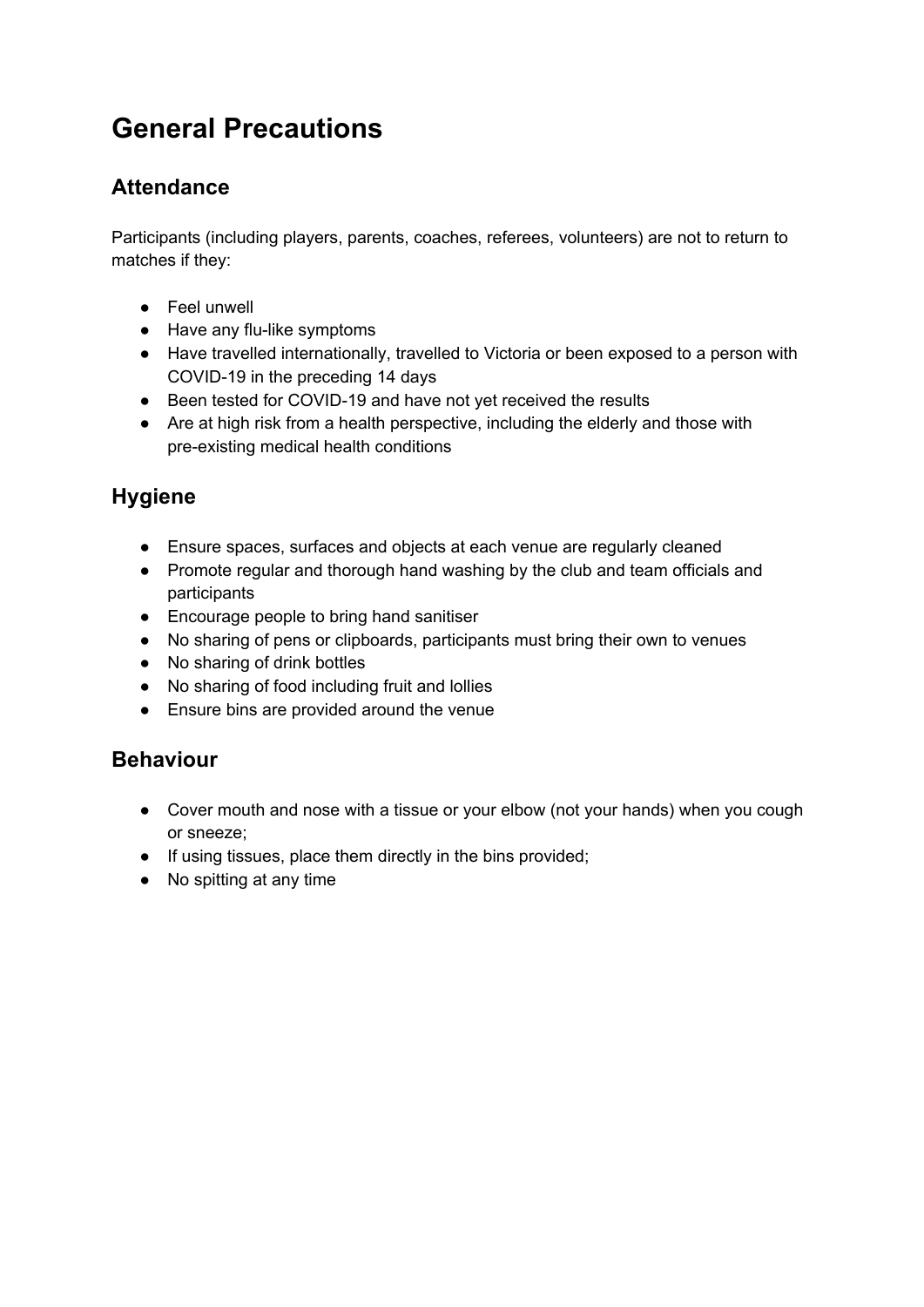# **What is permitted during Match Play**

The following is permitted at the venue and during match play:

- Full competitive and non-competitive matches are permitted within the normal Laws of the Game
- Where possible, players should come ready to play
- Play only  $-$  get in, play, get out
- Social activities when games have concluded are discouraged. Club meetings must be limited to essential gatherings and within the government's guidelines
- Spectator areas to meet gathering restrictions (In ACT no more than 250 per venue)
- No more than 1 spectator per player.
- Promote physical distancing of 1.5 metres between spectators
- Where clubs choose to use change rooms they must limit use to a maximum number of people that equals 1 person per 4sqm
- Canteens and BBQ's are permitted in line with relevant government requirements.

# **What is NOT permitted during Match Play**

The following is NOT permitted at the venue and during match play:

- Handshakes before and after the match
- Team huddles and high fives
- Multiplayer goal celebrations
- Spitting
- Sharing of equipment including drink bottles, towels, shin pads and bibs.

## **Match Operations at Venue**

#### **Entry and Exits**

- Clear pedestrian entry points to the venue and allocated fields
- Clear pedestrian exit points from the venue and allocated fields

#### **Spectators**

- Spectators to reside in the designated areas outlined.
- Spectators to remain 3 to 5 metres from the playing area.
- No more than 1 spectator per player.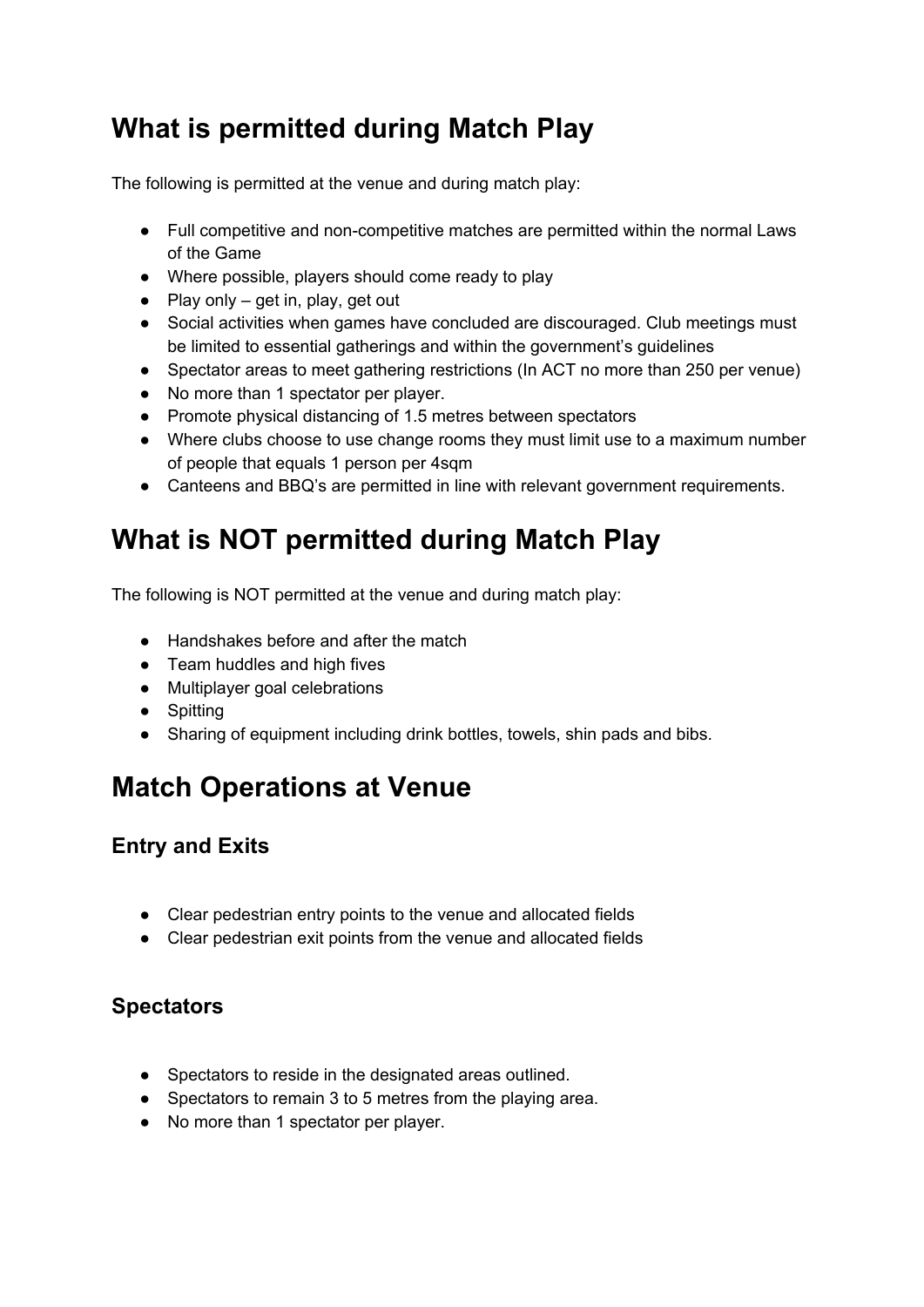# **Match Operations at Venue**

### **Canteen**

- The club's contracted canteen operator follows the **ACT Government Food Safety** [Regulations](https://health.act.gov.au/businesses/food-safety-regulation) and will operate from a food van with a full menu.
- All staff will wear gloves, regular wiping of the benches and sanitising the servicing window.
- Hand sanitiser is provided for the public use at the van window.
- Any staff who have flu-like symptoms or are ill will not be working as per COVD-19 guidelines.

#### **Amenities**

- Toilets will be open and regularly checked for cleanliness.
- Referees room will be open (ensuring 4m2 per person)
- Shipping containers will be staffed to ensure minimal entry by parents and players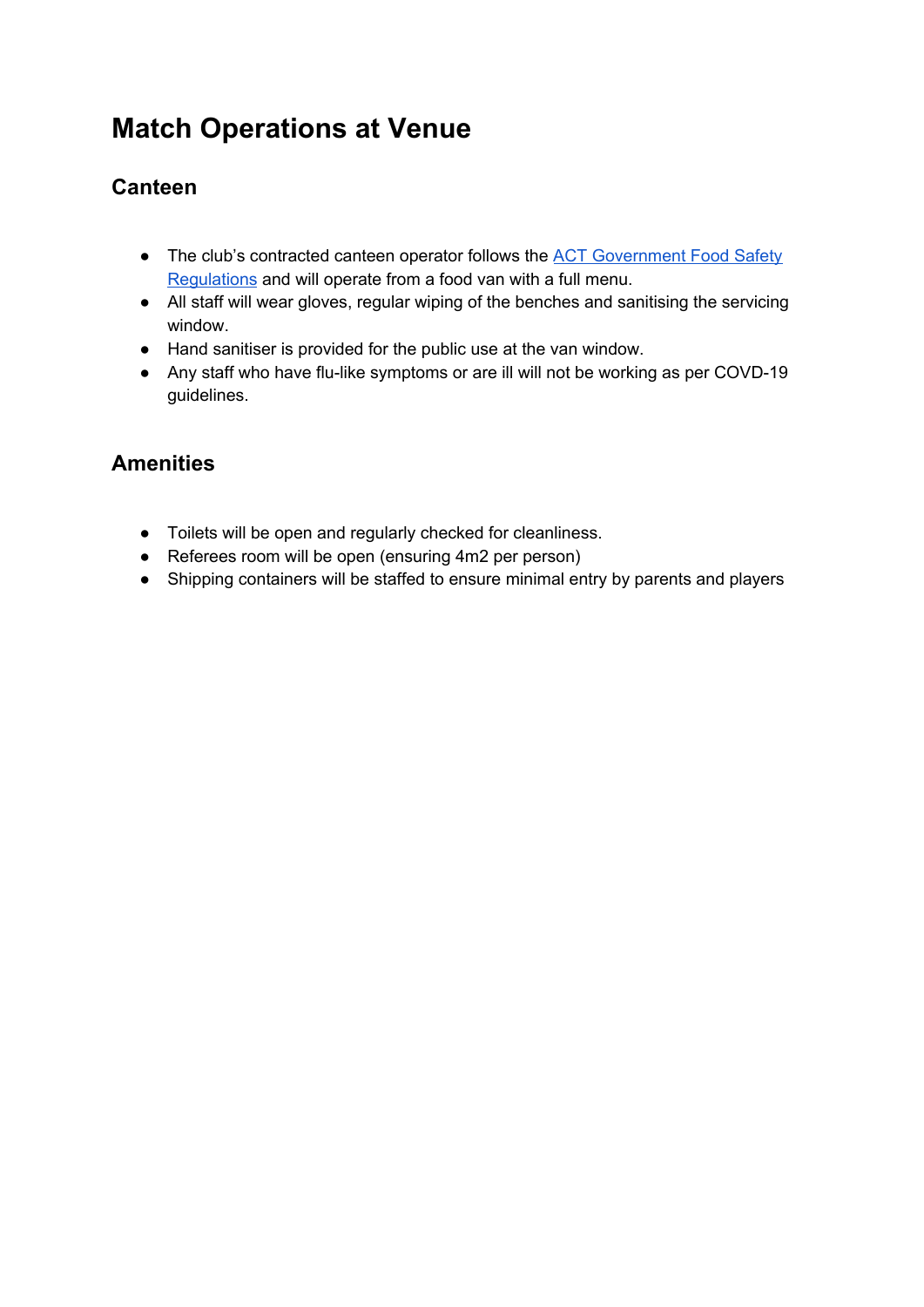# **Venue Maps**

## **Kaleen 1- Birie Pl and Turon Pl, Kaleen**

- Field 1, 2 and 3: park at the [Birie Place car park](https://goo.gl/maps/97r33jQqYpab2r9V9)
- Field 4, 5 and 6: park at the [Turon Place car park](https://goo.gl/maps/BJSPuGnNQRyH5TJH9)